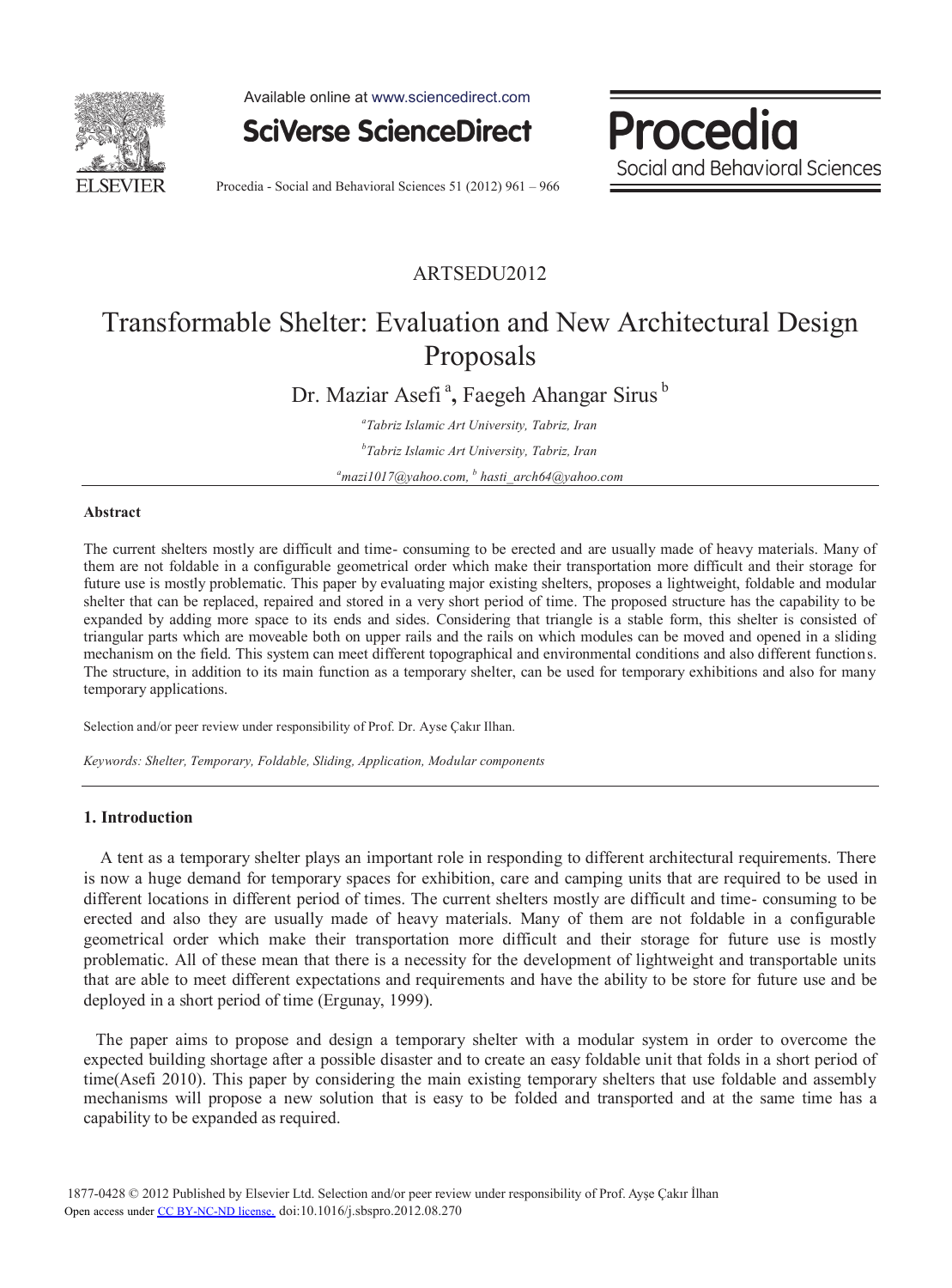### **2. Design and Evaluation Criteria for Temporary Shelters**

 In order to make the process of selection easier, architects need to set design evaluation criteria at an early stage of the design process. These criteria derive from the function and size of the structure, design context, type of use temporary or permanent - expected lifecycle and criteria that are related to the particular project. The skill of a good designer of such buildings, is to establish a balance between requirements and constraints such as available resources, financial issues, structural and operational concerns and maintenance issues (Asefi, 2010).

 Main design and evaluation criteria are under sum of constructional, humance and sociological necessities required for a temporary shelter and living unit. This table was organised based on a holistic understanding of major primary and required aspects of the design of temporary, multi-functional spaces.

#### **3.Examination of the existing shelters**

 In general ,there are two main types of shelers in terms of material ,use and construction technology.1-shelter with transformable elements (use both rigid and flexible materials), 2-shelter with non-transformable elements (use rigid materials). following table shows some examples of both types and their main characteristics.



*3.1.Shelter with transformable elements (use both rigid and flexible materials)* 

As this research is to propose a new type of transformable shelter, only the second group of shelters are evaluated.

#### *3.1.1.Folding bamboo house*

A simple elegant design, the Folding Bamboo House, designed by Ming Tang, is constructed from bamboo and recycled paper and can be cheaply manufactured (Fig.1). Tang designed the geometric folding structure after a 7.9 earthquake hit central China. The structures can be folded into many different shapes, allowing a range of structures to be created. This shelter due to its elegant design and re-configurability of is structure is suitable for temporary application especially exhibition spaces (wildday, 2011).





Figure 1. Folding bamboo house Figure 2. Recover accordion shelter